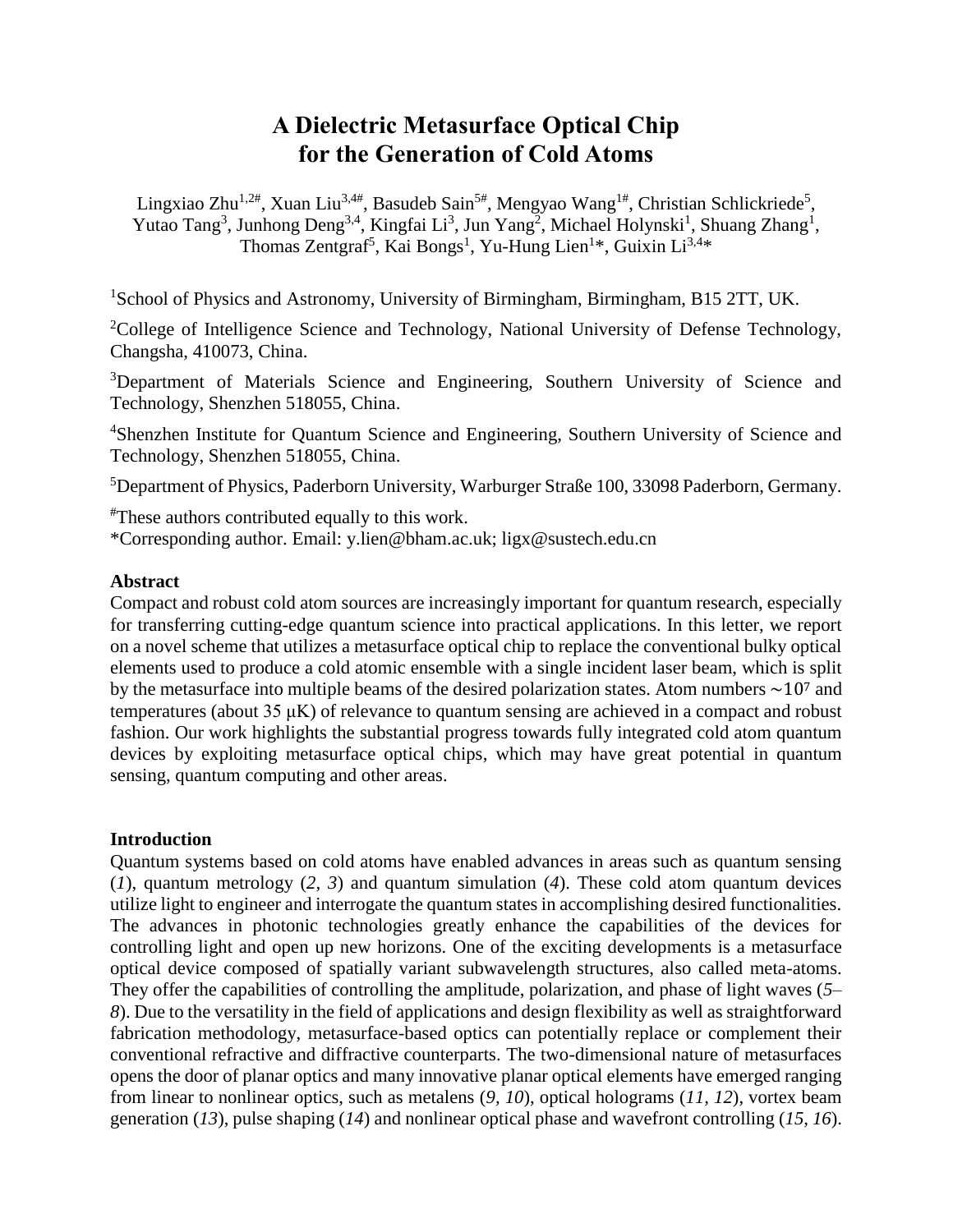Recently, a number of studies demonstrated that metasurfaces have the enormous potential in quantum optics applications, such as the quantum metasurface interferometer, quantum entanglement states generation and reconstruction (*17–19*). To the best of our knowledge, metasurfaces have never been used to generate or manipulate cold atomic ensembles, which represents a highly resourceful quantum technology platform. Here, for the first time, we demonstrate a metasurface optical chip for the generation of cold atomic ensembles, providing a novel scheme for the realization of a single beam magneto-optical trap (MOT).

Cold atom quantum devices require preparation of cold atomic ensembles using laser cooling and trapping techniques for subsequent operation. Hot gas-phase atoms can be typically cooled and trapped using magneto-optical trapping (MOT), which combines laser cooling with a position dependent restoring force due to radiation pressure (*20, 21*). The standard MOT apparatus commonly utilizes three orthogonal pairs of counter-propagating laser beams of appropriate circular polarizations. However, the space-consuming optical systems for delivering the laser beams and the required polarization optics to produce correct circular polarization states are a significant obstacle for realizing compact and robust system. Thus, some new variations of the MOT such as pyramid MOT (*22*), grating MOT (*23*) and prism MOT (*24*) have been the most popular choices for fully integrated cold atom quantum experiments and devices. The single-beam geometry of these MOTs greatly strengthens the robustness and stability of the devices by simplifying optical delivery of the laser beams and eliminating relative fluctuations in laser power and polarization between different laser beams, which is a crucial task in a conventional MOT configuration. Despite many advances, these variations compromise between the robustness and the performance as they typically create less symmetric illumination of the capture region for the quantum ensemble leading to deformations in the shape of the cloud (*22, 25, 26*) and compromise on the efficiency of delivery of the optical power which is a serious limitation in realizing quantum sensors that meet the demanding size, power and cost constraints of commercial or space applications.

In this paper, we propose a new metasurface approach to address the above issues. The metasurface is designed to diffract a single incident laser beam into five beams with predefined directions and circular polarization states (Fig. 1). With the assistance of five mirrors, all beams intersect at the center of a quadrupole magnetic field, where the wave vectors of laser beams sum to zero to satisfy the three-dimensional cooling and trapping condition. By utilizing the metasurface optical chip in the MOT system, one can replace the conventional optical systems required for manipulating the laser beam, which are typically composed of large and complex arrays of optical elements such as lenses, prisms, polarization converters, etc.

## **Results**

## **Design, Fabrication and Characterization of the Metasurface Optical Chip**

Here the dielectric metasurface optical chip is designed based on the concept of the Pancharatnam-Berry (P-B) phase (*27–29*), also named geometric phase, which only depends on the orientation angle of the anisotropic meta-atoms that act as local half-wave plates. Therefore, the circularly polarized incident light passing through the metasurface is converted into the opposite circular polarization state and acquires an spatially variant phase profile,  $\varphi(x, y) = 2\sigma\theta(x, y)$ , where  $\theta(x, y)$ is the spatial orientation of the meta-atom at position  $(x, y)$  and represents the left- and rightcircular polarizations (LCP and RCP) of the incident light. The detailed design method of the metasurface optical chip is discussed in the Materials and Methods. In short, we use amorphous silicon nanofins on a glass substrate as the meta-atoms. The specific geometrical parameters of the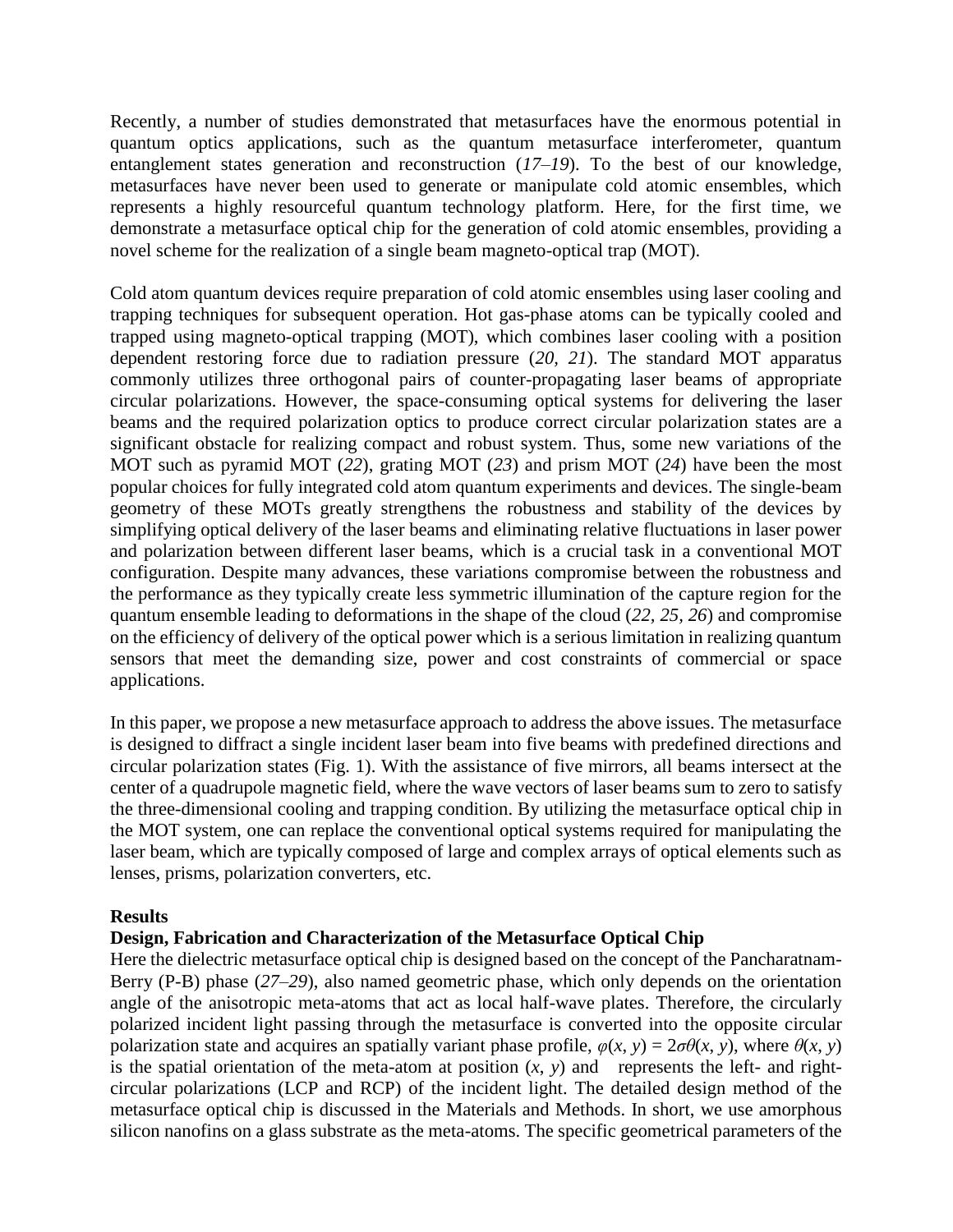meta-atom depicted in Fig. 2A are designed by using numerical simulation software (FDTD solver, Lumerical Inc.) to maximize the cross-polarization (LCP/RCP to RCP/LCP) conversion efficiency to about 91% at the wavelength of 780 nm (Fig. 2B). The calculated phase profile for generating the desired diffracted beams is shown in Fig. 2C. The scanning electron microscopy (SEM) image of the metasurface optical chip consisting of an array of meta-atoms is shown in Fig. 2D. To prove the concept of metasurface based MOT, we designed a metasurface optical chip of 599.4  $\mu$ m  $\times$ 599.4 μm in size. In principle, it is possible to make metasurface optical chips with inch sizes depending on the experimental requirements.

A detailed characterization of the optical functionalities of the metasurface optical chip is performed using a laser with LCP polarization normally incident on the device. Four beams deflect towards the  $\pm x$ -axis and the  $\pm y$ -axis with angles of 22.5° as shown in Fig. 3A. Here the polarization purity of each first-order diffracted laser beam, characterized by the RCP percentage, reaches around 99%, as shown in Fig. 3B. For the central beam, its power occupies 83% of the total laser power after transmission, the RCP percentage is around 6.7%, which means the central beam has elliptical polarization. In the following MOT experiment, a circular polarizer will be used to filter out the RCP components. The purity of RCP components of the four laser beams at east (E), west (W), central (C), north (N) and south (S) directions is around 99%, while the power differences between the four beams are within 5% (See the Supplementary Materials). The measured total diffraction efficiency, i. e. the proportion of converting the incident LCP state to the RCP state after the metasurface optical chip, is about 22%, which is far below the theoretically predicted value but can be further improved in future by optimizing the nanofabrication processes. The measurements show that all the laser beams have a Gaussian profile, which is important to the performance of MOT for generating a symmetrical radiation pressure and cloud distribution (Fig. 3B). It should be noted that the handedness of four diffracted laser beams is opposite to the one in the center because of field directions of magnetic fields are opposite to each other on the radial and the axial directions (Fig. S4D).

# **Performance of the Metasurface based MOT**

The performance of the metasurface based MOT is characterized by the attainable number and the temperature of trapped atoms. The atom number trapped in the MOT is measured at different laser detuning frequencies and coil currents, as shown in Fig. 4A. Approximately  $10<sup>7</sup>$  atoms are captured by using the optimized parameters, i.e. a detuning -10 MHz and a coil current 4.4 A, which produces a magnetic gradient 16 G/cm. The measured atom number approaches the theoretical limit of  $\sim 10^7$ , corresponding to the laser diameter of  $\sim 5$  mm and the detuning about  $2\gamma$  where  $\gamma$ ~ 6MHz for rubidium (*30*). A higher atom number can be achieved by enlarging the laser beam size, and is here limited by the metasurface chip size.

The temperature of atom cloud can be deduced from the sequential images of free expansion of the cloud after being released from the metasurface MOT when the quadrupole magnetic field is off. The detail of the procedures is described in the Supplementary Materials. Fig. 4B shows the sequential images of atomic cloud released from the MOT. Fig. 4C shows the evolution of the radii of the cloud in the time-of-flight measurement, in which the temporal variation of the cloud size is plotted as the blue trace. Using a Gaussian fitting model, the temperature found from the expansion are determined as 764.1  $\mu$ K and 2300.0  $\mu$ K in the axial and radial direction, respectively. Subsequently, three pairs of Helmholtz coils are used to compensate the ambient magnetic field at the center of the quadrupole magnetic field in the experiment. Then, the magnetic field of the MOT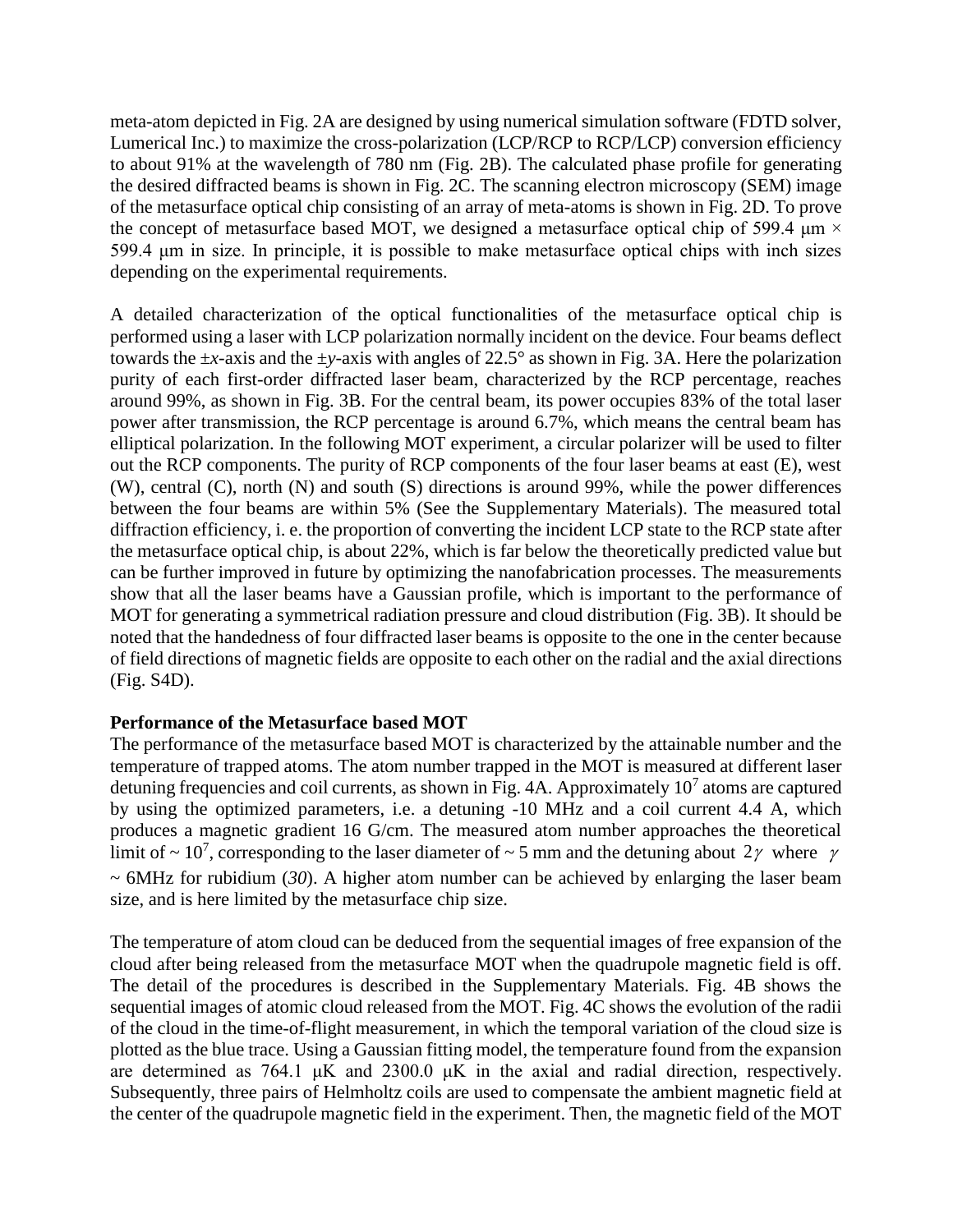is turned off and a polarization gradient cooling is applied for 10 milli-seconds to further cool the atoms to the sub-Doppler temperature. Fig. 4D shows that the expansion of the atom cloud after this further cooling step is much slower, corresponding to a temperature of 35.2  $\mu$ K and 36.9  $\mu$ K in the axial and radial direction, respectively. This significant reduction of the temperature can be attributed to the symmetrical and well-balanced radiation pressures generated by the metasurface, which provides a promising candidate for compact cold atom source.

#### **Discussion**

In summary, we have provided the first demonstration of the use of metasurface optical chips as a new approach for the generation of cold atoms and assessed their initial performance through realizing initial atom numbers and temperatures commensurate with quantum sensing. We achieve temperatures comparable to what one would get with similar setups and boundary conditions in standard MOT systems. Our experiment does not show any limitations of the temperature imposed by the metasurface technology. Without further optimization, the temperature achieved with the metasurface optical chip is already sufficient for operating compact high-bandwidth atom interferometers and similar to the temperatures used when loading magnetic traps for further evaporative cooling to BEC. A pathway to further reductions of temperature e. g. for applications in atomic fountains would be by applying similar optimization techniques as used in standard MOTs for such applications, i. e. optimizing polarization balance, magnetic field compensation and using larger beam diameters. This work provides a new and highly promising approach for the realization of compact and future commercial quantum sensors, in particular through enabling more compact and lower power systems. Furthermore, it opens a new direction in the application of metasurface for drastically improving the delivery of atom optics or optical lattices changing the capabilities of a wide range of quantum sensing modalities, and having broad application in quantum metrology, quantum information processing and atomic physics.

# **Materials and Methods**

## **Design of Metasurface Optical Chip**

In principle, the circularly polarized laser normally incident on the metasurface optical chip can be divided into five beams with the same intensity and circular polarizations. One of them propagates along the incident direction, while the other four beams are deflected towards  $\pm x$ -axis and  $\pm y$ -axis with an angle of 22.5° with respect to the incident beam, respectively. To design the metasurface optical chip, we use a reciprocal process and superpose the five output beams together at the metasurface plane  $(z = 0$  plane). In this way, the required phase profile of the Pancharatnam-Berry phase type metasurface is given by:

$$
\Phi(x, y) = \arg \left( \sum_{n=0}^{4} A_n \cdot e^{-i \cdot \mathbf{k}_n \cdot \mathbf{r}_n} \right).
$$

Where the arg function returns the argument of the complex amplitude,  $n = 0, 1, 2, 3, 4$  represent the five output beams,  $A_n$  is the amplitude of the electric field of light which equal to 1 for all  $n$ .  $k_n$ and  $r_n$  are the wavevector and position vector of each beam.  $|\mathbf{k}_n| = 2\pi/\lambda_0$ , where  $\lambda_0 = 780$  nm is the wavelength of light in free space. According to the geometrical parameters of the amorphous silicon meta-atom, a metasurface optical chip with size of 599.4  $\mu$ m  $\times$  599.4  $\mu$ m is designed.

#### **Polarization Measurement of the Laser Beams**

The setup to measure the polarization of the laser beams after the metasurface optical chip is shown in Fig. S3. The linear polarization of the incident laser is improved further by a Glan-Thomson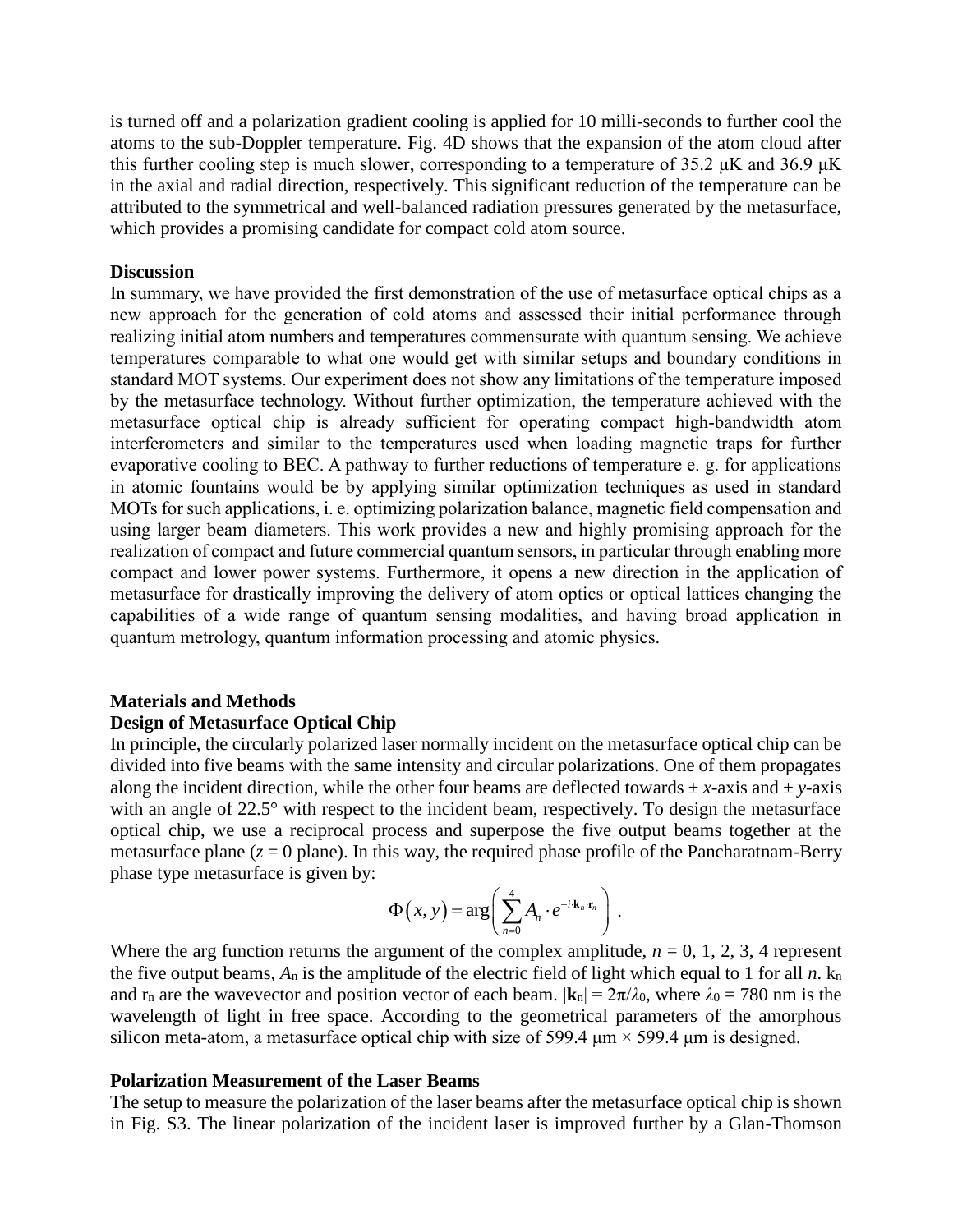polarizer (extinction ratio =  $100000:1$ ). The laser can be configured in the LCP or RCP by changing the angles of the optical axis between the Glan-Thomson linear polarizer (LP1) and the quarterwave plate (QWP1). Then the laser is focused on the metasurface optical chip after passing a lens  $(f = 200 \text{ mm})$ . The output after the chip is transmitted through the QWP2 and LP2. By changing the alignment of the optical axis of the QWP2, we can choose the LCP or RCP constituents in the laser passing through the LP2. The results of the measurement are shown in Table S1.

# **MOT Apparatus and Procedures**

The MOT apparatus (Fig. S5) comprises a light distribution frame combining with anti-Helmholtz coils (AHC) producing the quadrupole magnetic field and a vacuum chamber containing the rubidium atoms. There are extra three pairs of Helmholtz coils installed around the system to compensate for the ambient magnetic field. The distributing frame is made by Plexiglas and four mirrors are attached on angled mounts to direct the beams. The AHC are mounted on the rails to align the center of the quadrupole field to the center of the intersection region of optical beams. The coil current of 4.4 A produces a 16 G/cm magnetic field gradient which is desirable for the operation of the Rubidium (Rb) MOT. The main vacuum chamber is an AR-coated glass cell whose dimension is 35 mm  $\times$  24 mm  $\times$  60 mm and is pumped by a 2 L/s ion pump. The rubidium atoms are produced by heating a rubidium dispenser with an electric current flowing through. The background pressure is about  $2 \times 10^{-9}$  mbar as the dispenser is cool and raised to  $2 \times 10^{-8}$  mbar when the experiment is running.

## **References**

- 1. Y. Bidel, N. Zahzam, C. Blanchard, A. Bonnin, M. Cadoret, A. Bresson, D. Rouxel, M. F. Lequentrec-Lalancette, Absolute marine gravimetry with matter-wave interferometry. *Nat. Commun.* **9**, 627 (2018).
- 2. J. Grotti, S. Koller, S. Vogt, S. Häfner, U. Sterr, C. Lisdat, H. Denker, C. Voigt, L. Timmen, A. Rolland, F. N. Baynes, H. S. Margolis, M. Zampaolo, P. Thoumany, M. Pizzocaro, B. Rauf, F. Bregolin, A. Tampellini, P. Barbieri, M. Zucco, G. A. Costanzo, C. Clivati, F. Levi, D. Calonico, Geodesy and metrology with a transportable optical clock. *Nat. Phys.* **14**, 437– 441 (2018).
- 3. M. Koschorreck, M. Napolitano, B. Dubost, and M. W. Mitchell, Sub-projection-noise sensitivity in broadband atomic magnetometry, *Phys. Rev. Lett.* **104**, 093602 (2010).
- 4. I. M. Georgescu, S. Ashhab, F. Nori, Quantum simulation. *Rev. Mod. Phys.* **86**, 153 (2014).
- 5. A. V. Kildishev, A. Boltasseva, V. M. Shalaev, Planar Photonics with Metasurfaces. *Science*  **339**, 1232009 (2013).
- 6. Y. Kivshar, All-dielectric meta-optics and non-linear nanophotonics. *Natl. Sci. Rev.* **5**, 144– 158 (2018).
- 7. N. Yu, F. Capasso, Flat optics with designer metasurfaces. *Nat. Mater.* **13**, 139–50 (2014).
- 8. D. Lin, P. Fan, E. Hasman, M. L. Brongersma, Dielectric gradient metasurface optical elements. *Science* **345**, 298–302 (2014).
- 9. S. Wang, P. C. Wu, V. C. Su, Y. C. Lai, M. K. Chen, H. Y. Kuo, B. H. Chen, Y. H. Chen, T. T. Huang, J. H. Wang, R. M. Lin, C. H. Kuan, T. Li, Z. Wang, S. Zhu, D. P. Tsai, A broadband achromatic metalens in the visible. *Nat. Nanotechnol.* **13**, 227–232 (2018).
- 10. W. T. Chen, A. Y. Zhu, V. Sanjeev, M. Khorasaninejad, Z. Shi, E. Lee, F. Capasso, A broadband achromatic metalens for focusing and imaging in the visible. *Nat. Nanotechnol.* **13**, 220–226 (2018).
- 11. G. Zheng, H. Mühlenbernd, M. Kenney, G. Li, T. Zentgraf, S. Zhang, Metasurface holograms reaching 80% efficiency. *Nat. Nanotechnol.* **10**, 308–312 (2015).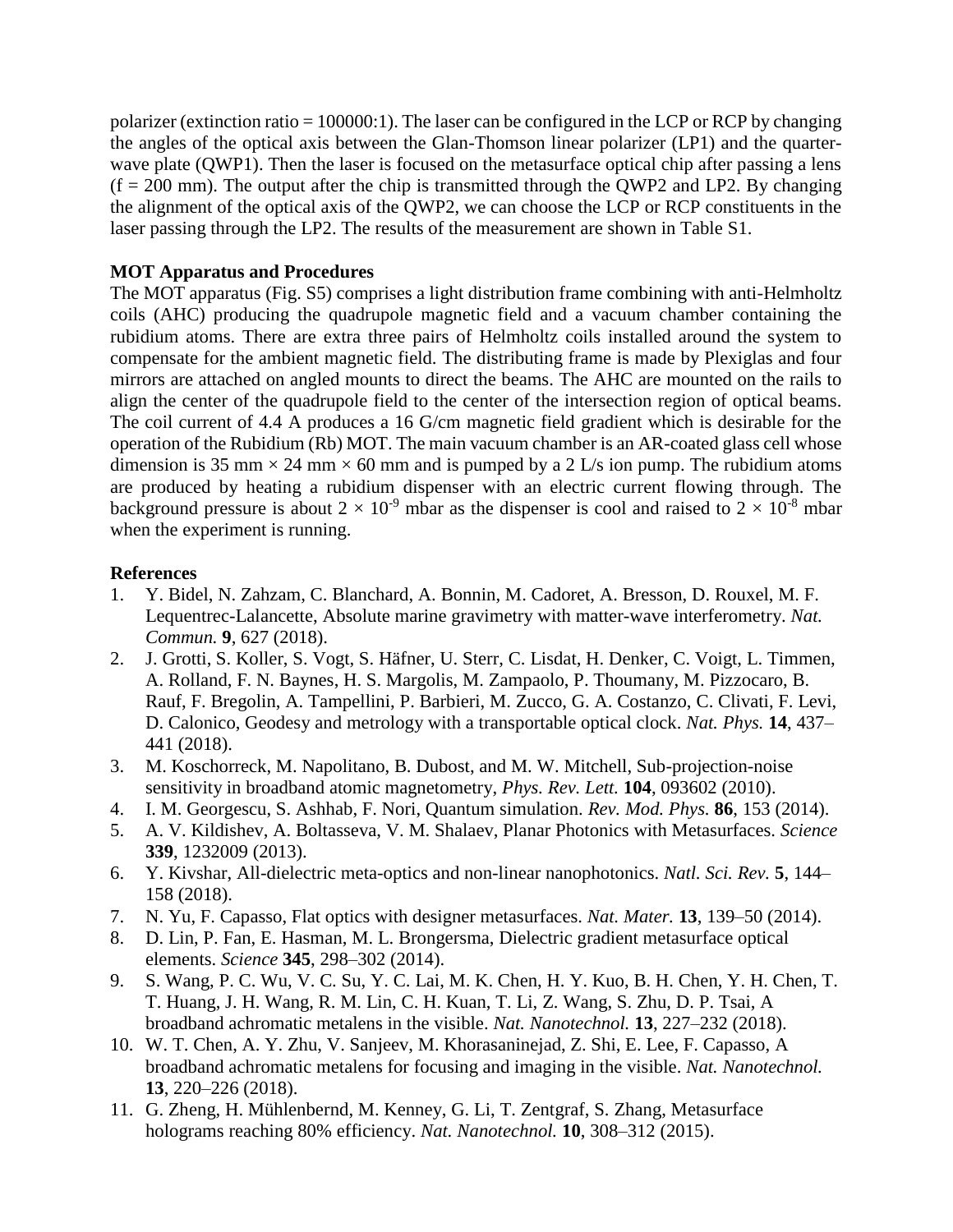- 12. A. Arbabi, Y. Horie, M. Bagheri, A. Faraon, Dielectric metasurfaces for complete control of phase and polarization with subwavelength spatial resolution and high transmission. *Nat. Nanotechnol.* **10**, 937–943 (2015).
- 13. R. C. Devlin, A. Ambrosio, N. A. Rubin, J. P. B. Mueller, F. Capasso, Arbitrary spin-to– orbital angular momentum conversion of light. *Science* **358**, 896–901 (2018).
- 14. S. Divitt, W. Zhu, C. Zhang, H. J. Lezec, A. Agrawal, Ultrafast optical pulse shaping using dielectric metasurfaces. *Science* **364**, 890–894 (2019).
- 15. G. Li, S. Chen, N. Pholchai, B. Reineke, P. Wing, H. Wong, E. Yue, B. Pun, K. W. Cheah, T. Zentgraf, S. Zhang, Continuous control of the nonlinearity phase for harmonic generations. *Nat. Mater.* **14**, 607–612 (2015).
- 16. G. Li, S. Zhang, T. Zentgraf, Nonlinear photonic metasurfaces. *Nat. Rev. Mater.* **2**, 1–14 (2017).
- 17. K. Wang, J. G. Titchener, S. S. Kruk, L. Xu, H.-P. Chung, M. Parry, I. I. Kravchenko, Y.-H. Chen, A. S. Solntsev, Y. S. Kivshar, D. N. Neshev, A. A. Sukhorukov, Quantum metasurface for multiphoton interference and state reconstruction. *Science* **361**, 1104–1108 (2018).
- 18. T. Stav, A. Faerman, E. Maguid, D. Oren, V. Kleiner, E. Hasman, M. Segev, Quantum entanglement of the spin and orbital angular momentum of photons using metamaterials. *Science* **361**, 1101–1104 (2018).
- 19. P. Georgi, M. Massaro, K.-H. Luo, B. Sain, N. Montaut, H. Herrmann, T. Weiss, G. Li, C. Silberhorn, T. Zentgraf, Metasurface interferometry toward quantum sensors. *Light Sci. Appl.* **8**, 70 (2019).
- 20. S. Chu, L. Hollberg, J. E. Bjorkholm, A. Cable, A. Ashkin, Three-dimensional viscous confinement and cooling of atoms by resonance radiation pressure. *Phys. Rev. Lett.* **55**, 48– 51 (1985).
- 21. W. D. Phillips, A. L. Migdall, H. J. Metcalf, Laser cooling and electromagnetic trapping of neutral atoms. *AIP Conf. Proc.* **146**, 362–365 (1986).
- 22. S. Pollock, J. P. Cotter, A. Laliotis, F. Ramirez-Martinez, E. A. Hinds, Characteristics of integrated magneto-optical traps for atom chips. *New J. Phys.* **13**, 043029 (2011).
- 23. C. C. Nshii, M. Vangeleyn, J. P. Cotter, P. F. Griffin, E. A. Hinds, C. N. Ironside, P. See, A. G. Sinclair, E. Riis, A. S. Arnold, A surface-patterned chip as a strong source of ultracold atoms for quantum technologies. *Nat. Nanotechnol.* **8**, 321–324 (2013).
- 24. A. Hinton, M. Perea-Ortiz, J. Winch, J. Briggs, S. Freer, D. Moustoukas, S. Powell-Gill, C. Squire, A. Lamb, C. Rammeloo, B. Stray, G. Voulazeris, L. Zhu, A. Kaushik, Y. H. Lien, A. Niggebaum, A. Rodgers, A. Stabrawa, D. Boddice, S. R. Plant, G. W. Tuckwell, K. Bongs, N. Metje, M. Holynski, A portable magneto-optical trap with prospects for atom interferometry in civil engineering. *Philos. Trans. R. Soc. A Math. Phys. Eng. Sci.* **375**, 20160238 (2017).
- 25. J. P. McGilligan, P. F. Griffin, E. Riis, A. S. Arnold, Phase-space properties of magnetooptical traps utilising micro-fabricated gratings. *Opt. Express* **23**, 13601–13608 (2015).
- 26. J. Lee, J. A. Grover, L. A. Orozco, S. L. Rolston, Sub-Doppler Cooling of Neutral Atoms in a Grating Magneto-Optical Trap. *J. Opt. Soc. Am. B*. **30**, 2869–2874 (2013).
- 27. M. V Berry, The Adiabatic Phase and Pancharatnam's Phase for Polarized Light. *J. Mod. Opt.* **34**, 1401–1407 (1987).
- 28. S. Pancharatnam, Generalized theory of interference and its applications. *Proc. Indian Acad. Sci. - Sect. A*. **44**, 398–417 (1956).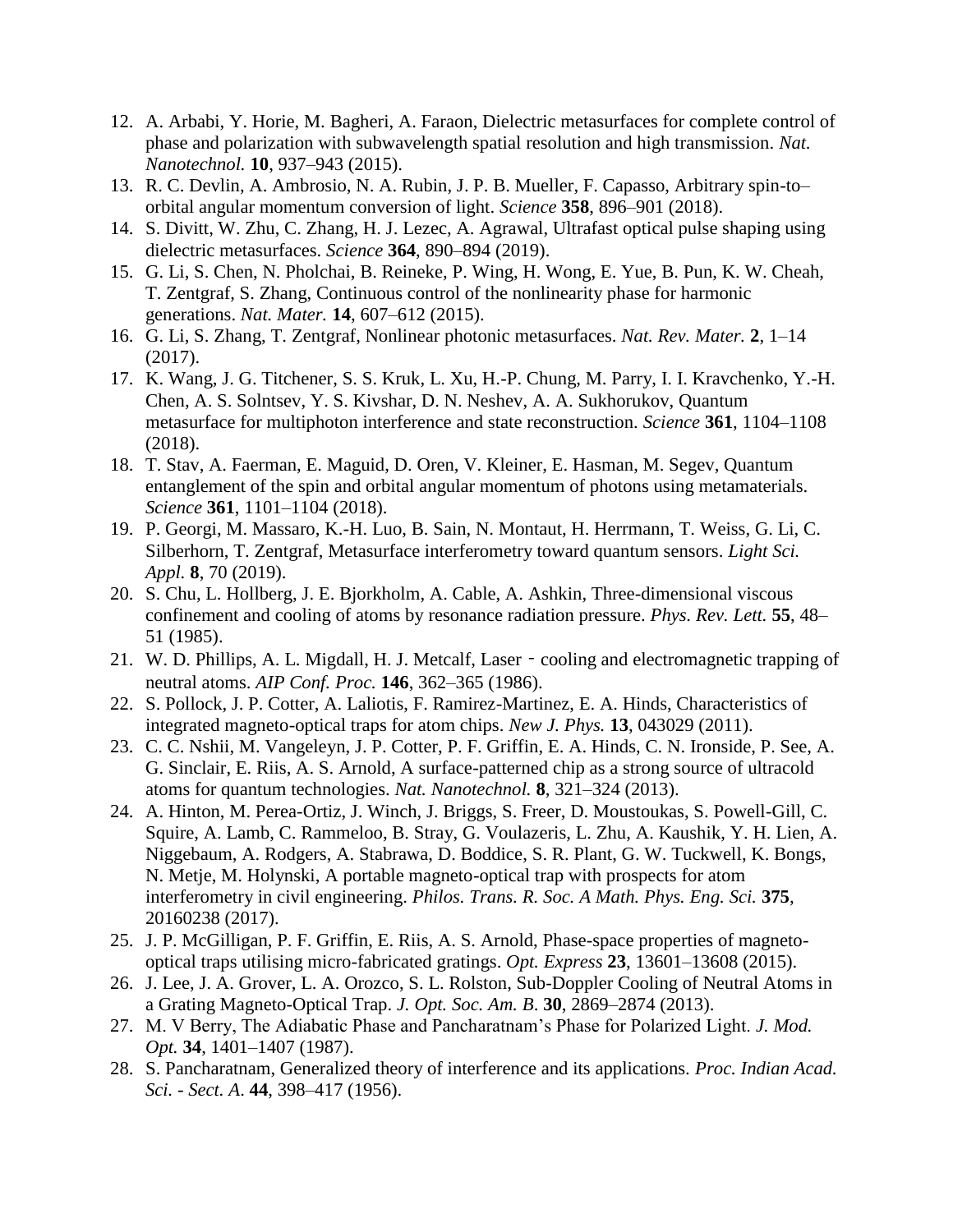- 29. Z. Bomzon, G. Biener, V. Kleiner, E. Hasman, Space-variant Pancharatnam Berry phase optical elements with computer-generated subwavelength gratings. *Opt. Lett.* **27**, 1141–1143 (2002).
- 30. G. W. Hoth, E. A. Donley, J. Kitching, Atom number in magneto-optic traps with millimeter scale laser beams. *Opt. Lett.* **38**, 661 (2013).
- 31. C. J. Foot, Atomic physics (Oxford Univ. Press, 2005).
- 32. D. A. Steck, Rubidium 87 D line data; https://steck.us/alkalidata/rubidium87numbers.pdf.

**Acknowledgments:** The authors thank the fruitful discussions with X. Li, L. Huang and J. Rho at the early stage of this project. L. Z. would like to thank H. Zhang and X. Zhang for preparing the Figures.

**Funding**: G. L. is financially supported by National Natural Science Foundation of China (91950114 and 11774145), Guangdong Provincial Innovation and Entrepreneurship Project (2017ZT07C071) and Shenzhen DRC project [2018]1433. M. W., Y.-H. L., M. H. and K. B. are supported by Engineering and Physical Sciences Research Council (EPSRC, EP/M013294/1 and EP/T001046/1). T. Z. and S.Z. acknowledge the funding from the European Union's Horizon 2020 research and innovation program (724306 and 648783). L. Z. is supported by Young Elite Scientists Sponsorship Program by CAST (2018QNRC001).

**Author contributions**: G. L., Y.-H. L. and L. Z. conceived the idea. X. L. and G. L. carried out the simulations. B. S., C. S. and T. Z. fabricated the metasurface. L. Z., K. L., Y. T. and J. D. measured the polarization states of the metasurface optical chip. Y.-H. L. and M. W. conducted the measurement of performance of the cold atom device. M. H. and K. B. contributed to the scientific discussion, the implementation of the cold atom device. Y.-H. L. and G. L. supervised the project. All authors contributed to the data analysis and manuscript writing. L. Z., X. L., B. S. and M. W. contribute equally.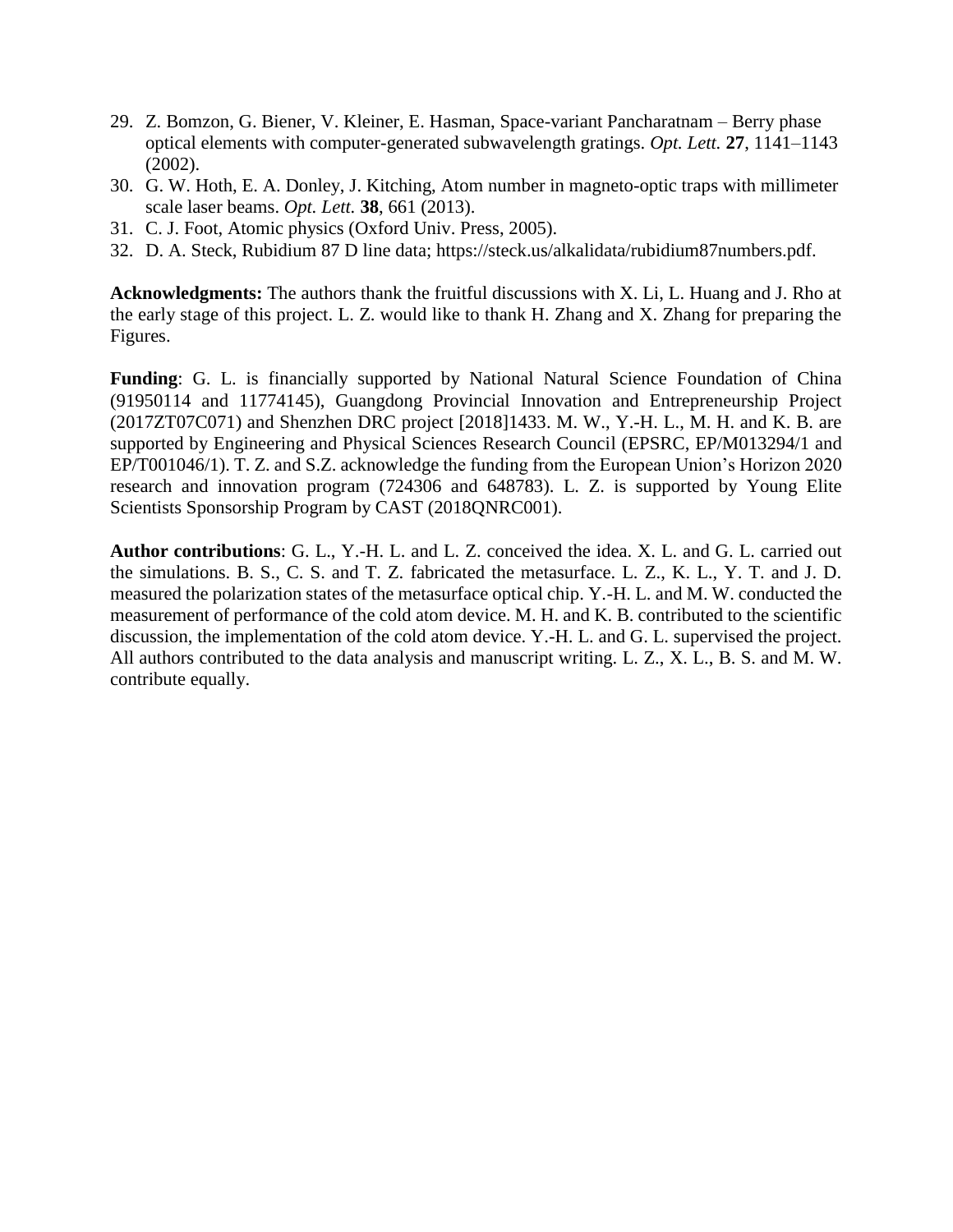# **Figures and Captions**



**Fig. 1. Schematic of the cold atom device with the dielectric metasurface optical chip.** A Left-circularly polarized (LCP) light passing through the medium is diffracted into five right-circularly polarized (RCP) beams, respectively. After the reflection on the mirrors, all the beams are overlapped with the appropriate polarization of the MOT. Atoms are trapped near the zero of a quadrupole magnetic field located within the beam overlapping region. The trapping volume in the metasurface based MOT has the same shape as that in the six-beam MOT.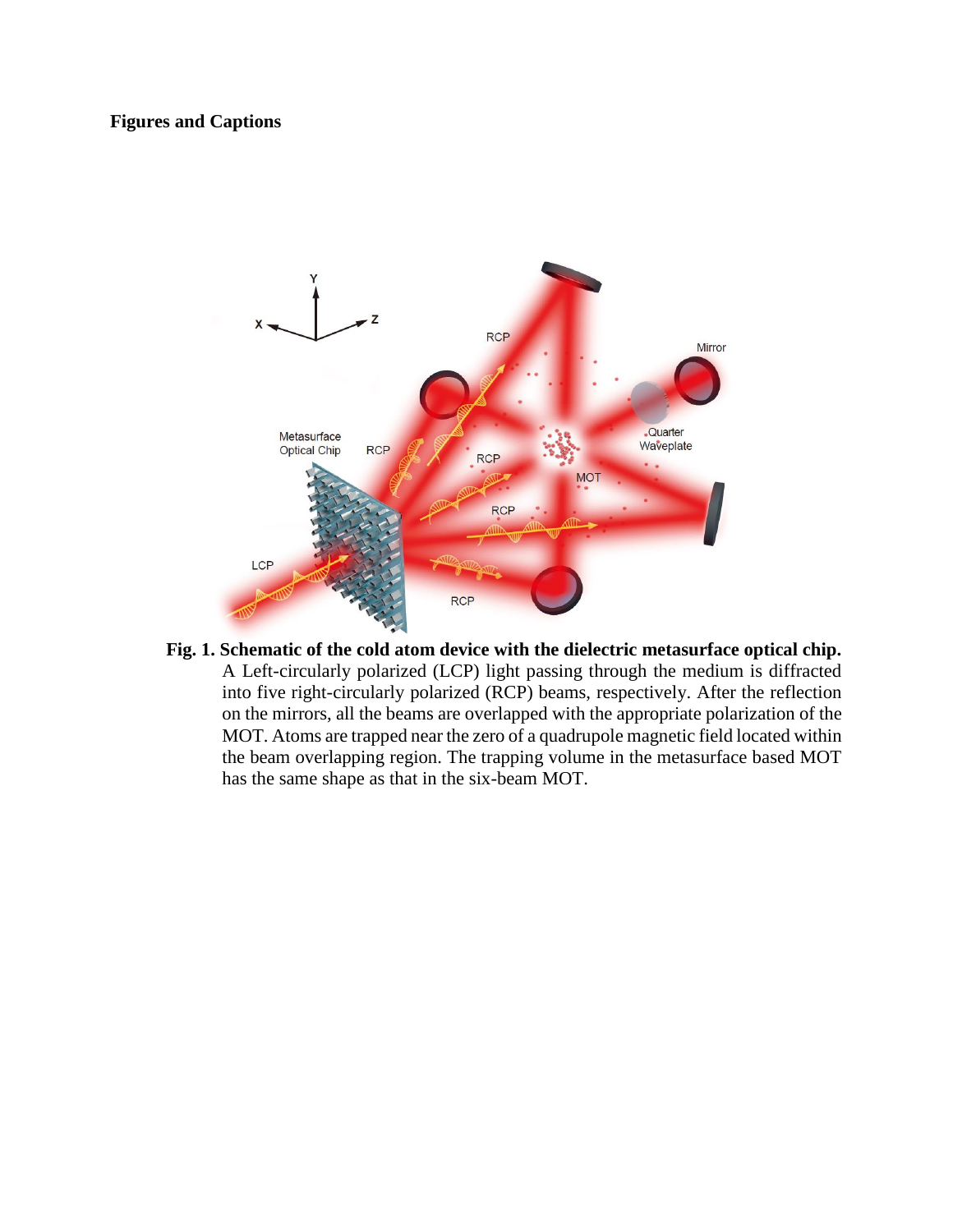

**Fig. 2. Design and fabrication of the metasurface optical chip.** (**A**) The geometric configuration of the meta-atom with period  $p = 370$  nm, meta-atom length  $L = 190$ nm, width W =120 nm and height  $H = 600$  nm. (**B**) Simulated cross-polarization and co-polarization conversion efficiency for different wavelengths of the incident light. (**C**) The calculated phase profile of the metasurface optical chip. Scale bar: 5 μm. (**D**) SEM image of the fabricated metasurface optical chip (partial view), scale bar: 1μm.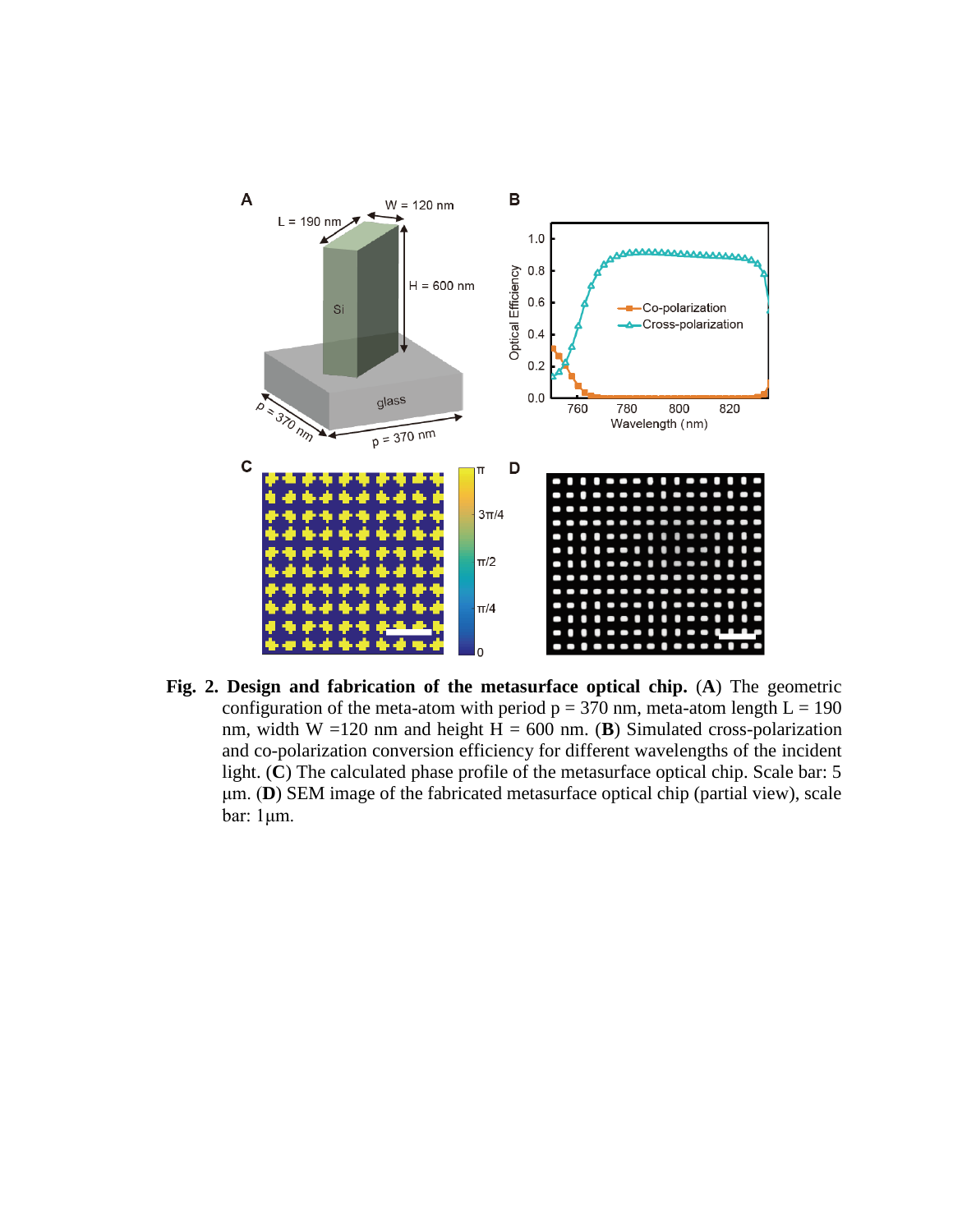

**Fig. 3. Measurement of the optical performance of the metasurface optical chip.** (**A**) Schematic of the spatial distribution of the transimitted laser beams after the metasurface optical chip. The laser beams are labelled depending on the location on the projection screen by east  $(E)$ , west  $(W)$ , central  $(C)$ , north  $(N)$  and south  $(S)$ , respectively. (**B**) Intensity profile of the laser beams captured by a CCD camera after the metasurface optical chip. The incident laser beams are right circularly polarized. All the laser intensity profiles are plotted with the same scale of the colorbar. The laser intensity integral along the *x*- and *y*- axis are plot as the green and yellow curves in each image. The corresponding RCP percentage of each beam is shown on the top of each image.